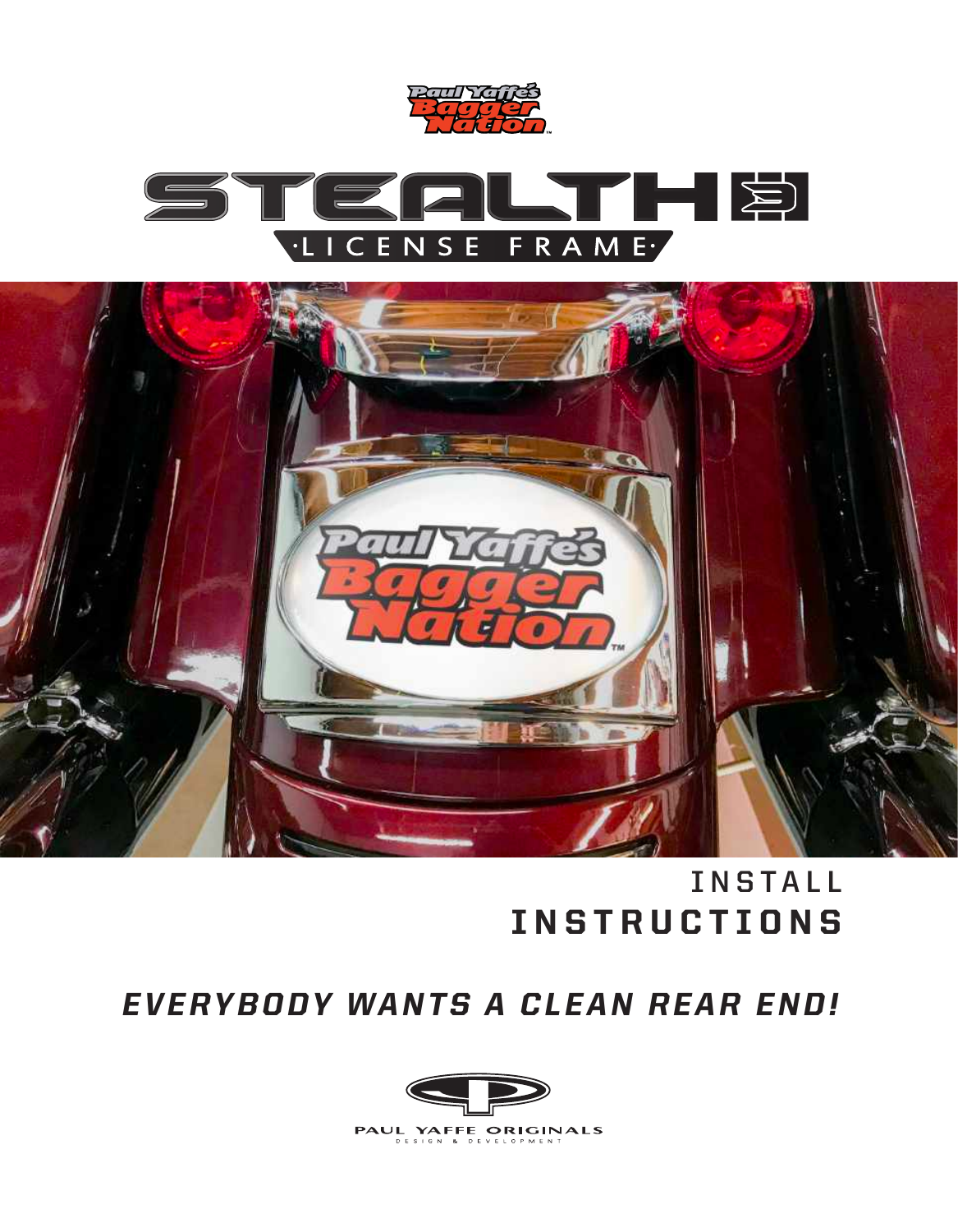# TEALTHE

 **Thank you for choosing Paul Yaffe's Bagger Nation. Please read through** 

these instructions completely <u>BEFORE</u> beginning the installation process.<br>Having a complete understanding of this installation process will better **Having a complete understanding of this installation process will better help you determine if undertaking this task is best suited for you or your local H-D / Custom shop. We have included everything needed to complete a Stealth III License Holder installation on a 2009 - Present H-D touring model equipped with the factory light bar / plate holder pictured on step 1.** 

**These instructions outline installing the Stealth III WITHOUT removing the rear wheel or rear fender. It's doable, however if you have the means, dropping the rear wheel makes access to the inside of the rear fender 100% easier and/or removal of the rear fender for install makes the job that much easier. Again, just sayin....** nstructions outline installing the Stealth III <u>WITHO</u><br>Myheel or rear fender. It's doable, however if you ha



#### **LET'S GET STARTED!**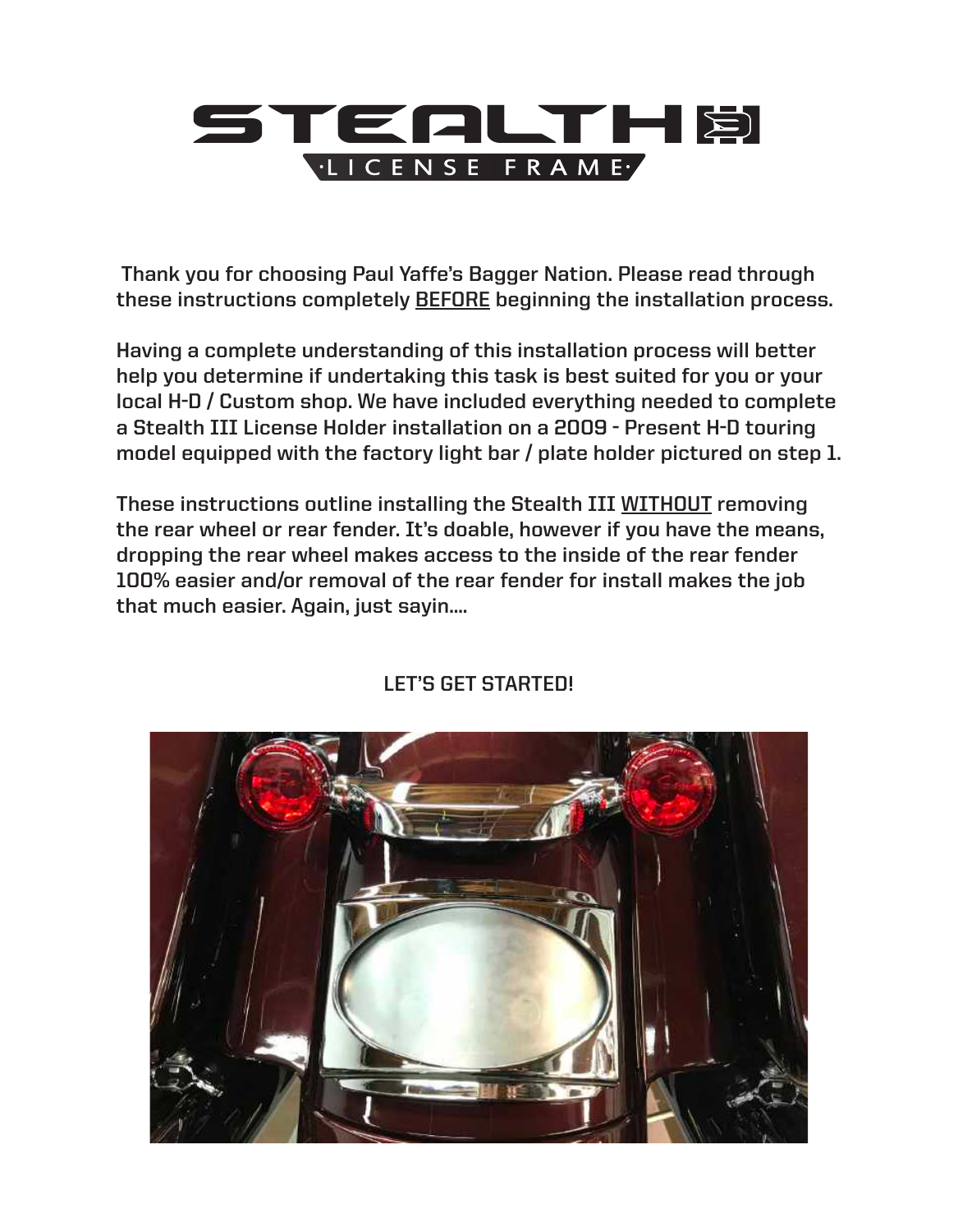

**Support your motorcycle securely. We recommend a floor jack or**  1. **motorcycle rated lift.** 



**With the frame supported, remove right side slip-on muffler and both lower shock bolts.** 

**This will allow you to raise the rear of the bike approximately 6" to gain better access to underside of rear fender. (Figure 1)**

**The black plastic cover that protects**  2. **the wire connections for the Tri-Bar rear lighting snaps off and exposes the wire connectors.** 

**Remove the cover and pull the right side plug out of the Tri-Bar light by gently spreading the grey retaining tabs. Next, remove the 1/4" nylock nut & washer above the Tri-Bar box. (Figure 2)**

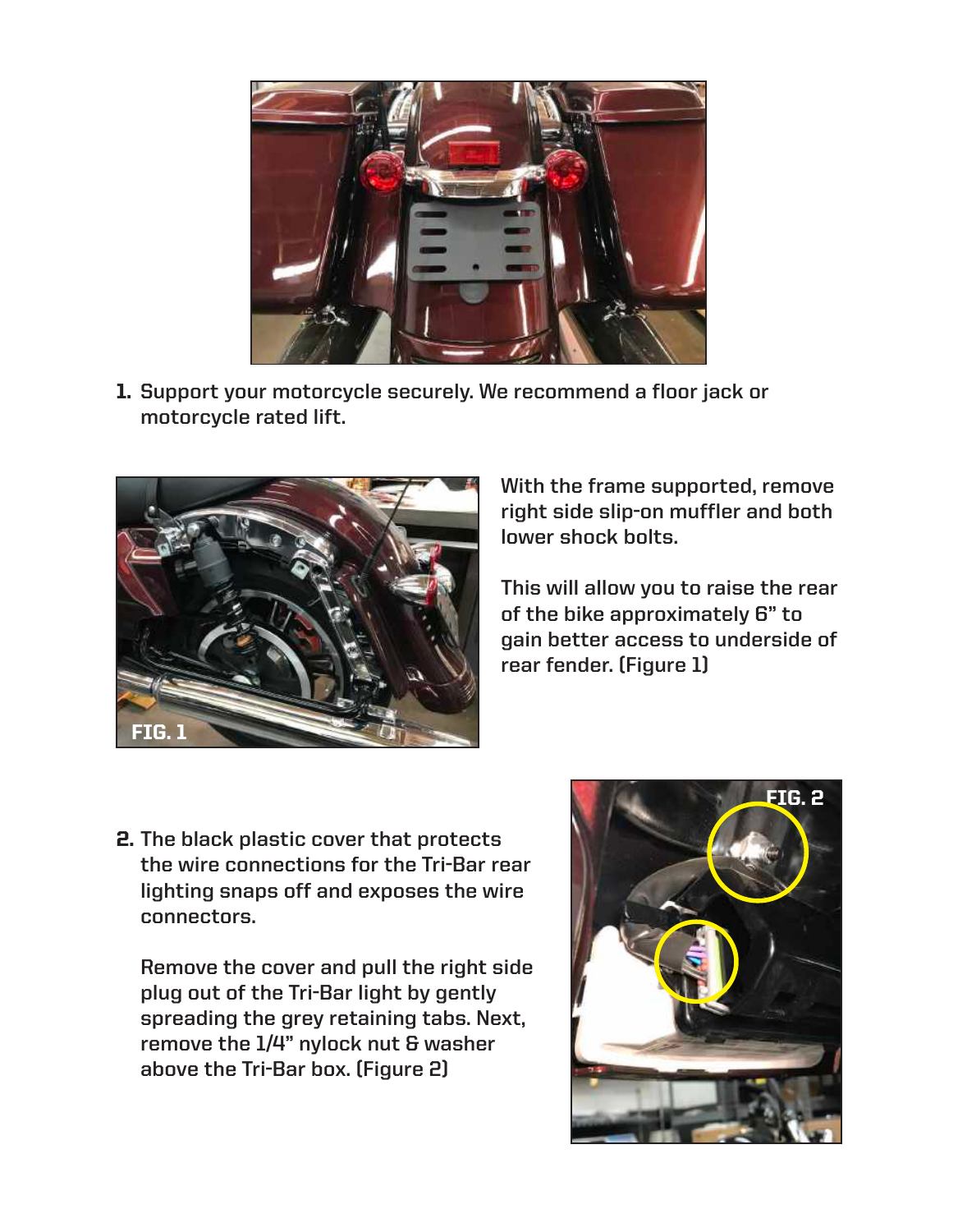

**Remove the (2) 5/16" flange bolts that secure the H-D light bar / license**  3. **holder to the fender. The light bar and connected wire harness should now be free to remove from the fender. (Figure 3)**

**NOTE: the top hat harness grommet will stay with the harness when removed. (see Figure 4)**



**This is how your fender should look at this point. Let's continue to step #4**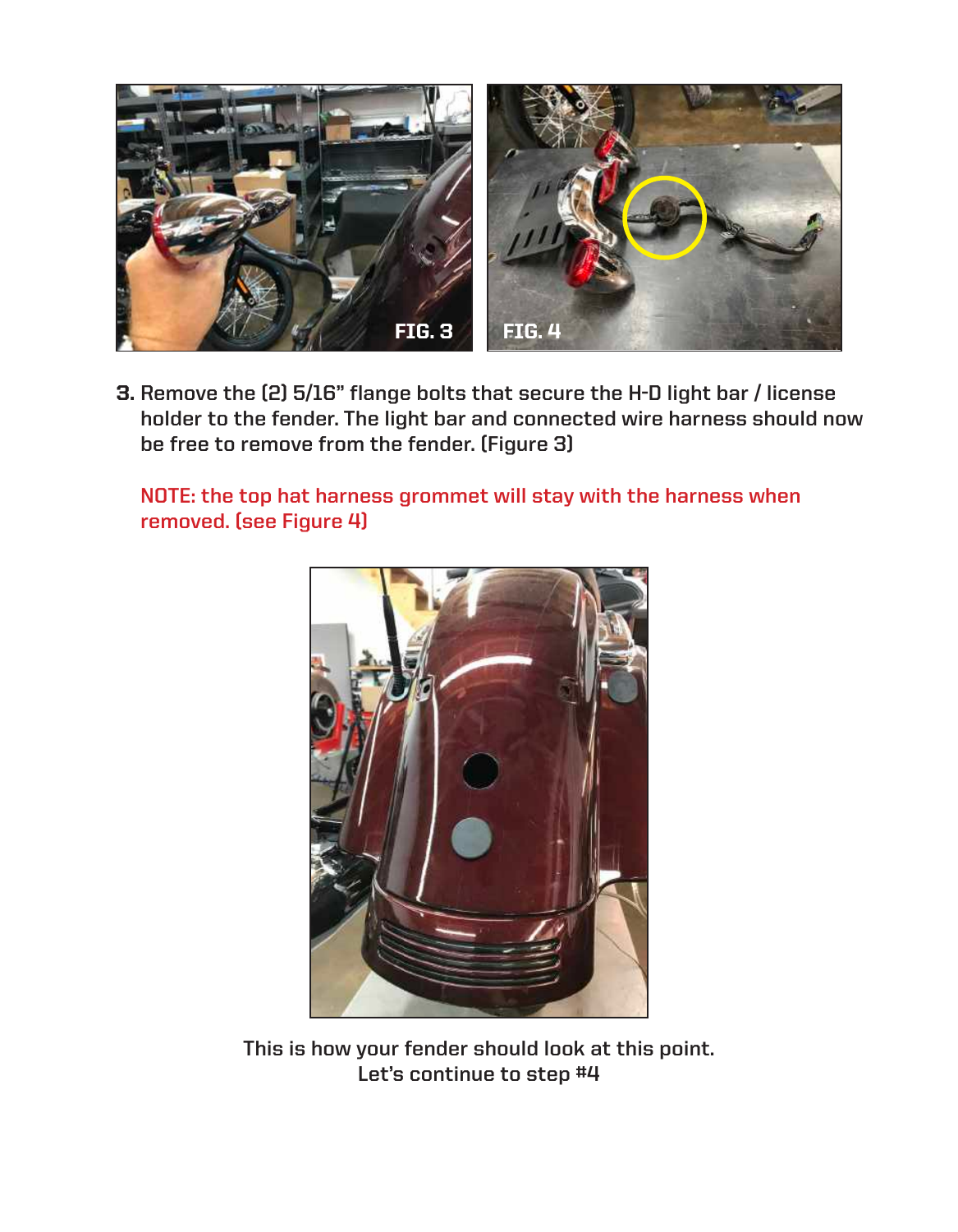

**Using a number 27 torx bit,**  4. **remove the (2) black screws that retain the license back plate and reflector plate to the light bar. (Figure 5)**

#### **(RETAIN THESE SCREWS FOR LATER USE)**





- **5.** License back plate and **reflector plate removed. (Figure 6)**
	- **Using a 5/64 allen wrench, remove**  6. **the (2) button head screws that retain the H-D license light to the light bar. (Figure 7)**

**Cut the (2) wires as close to the light as possible, leaving you the longest retained wire length. (Figure 8)**

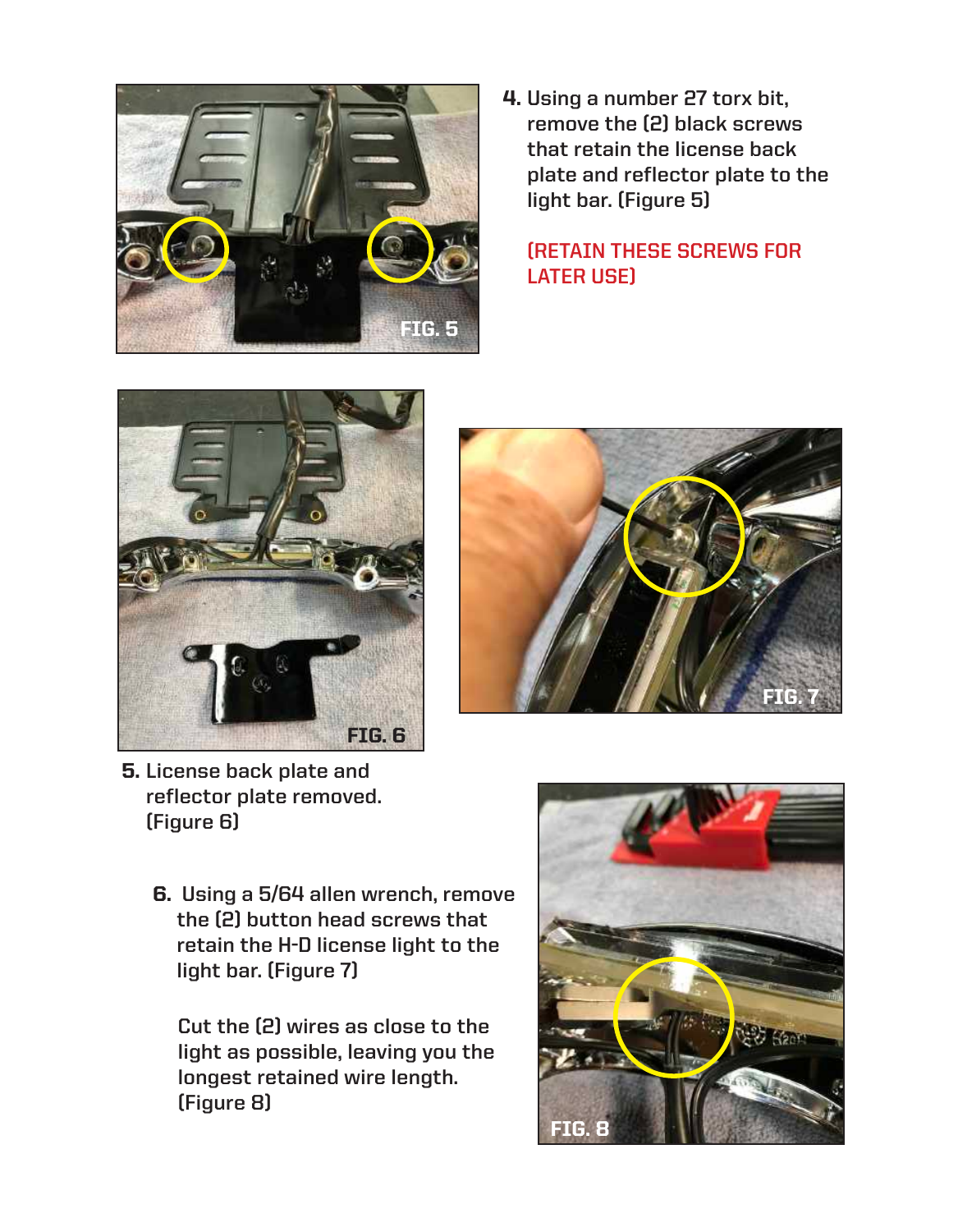

**Strip about 1/2" of insulation off of each of the light wires (twist & tin**  7. **w/ solder optional). Slide wires through the orange rubber insulator as shown.(Figure 9)**



**Crimp (2) Deutsch pins on the light wire ends. A simple butt connector /**  8. **wire stripper tool works well for this. (Figure 11-11a)**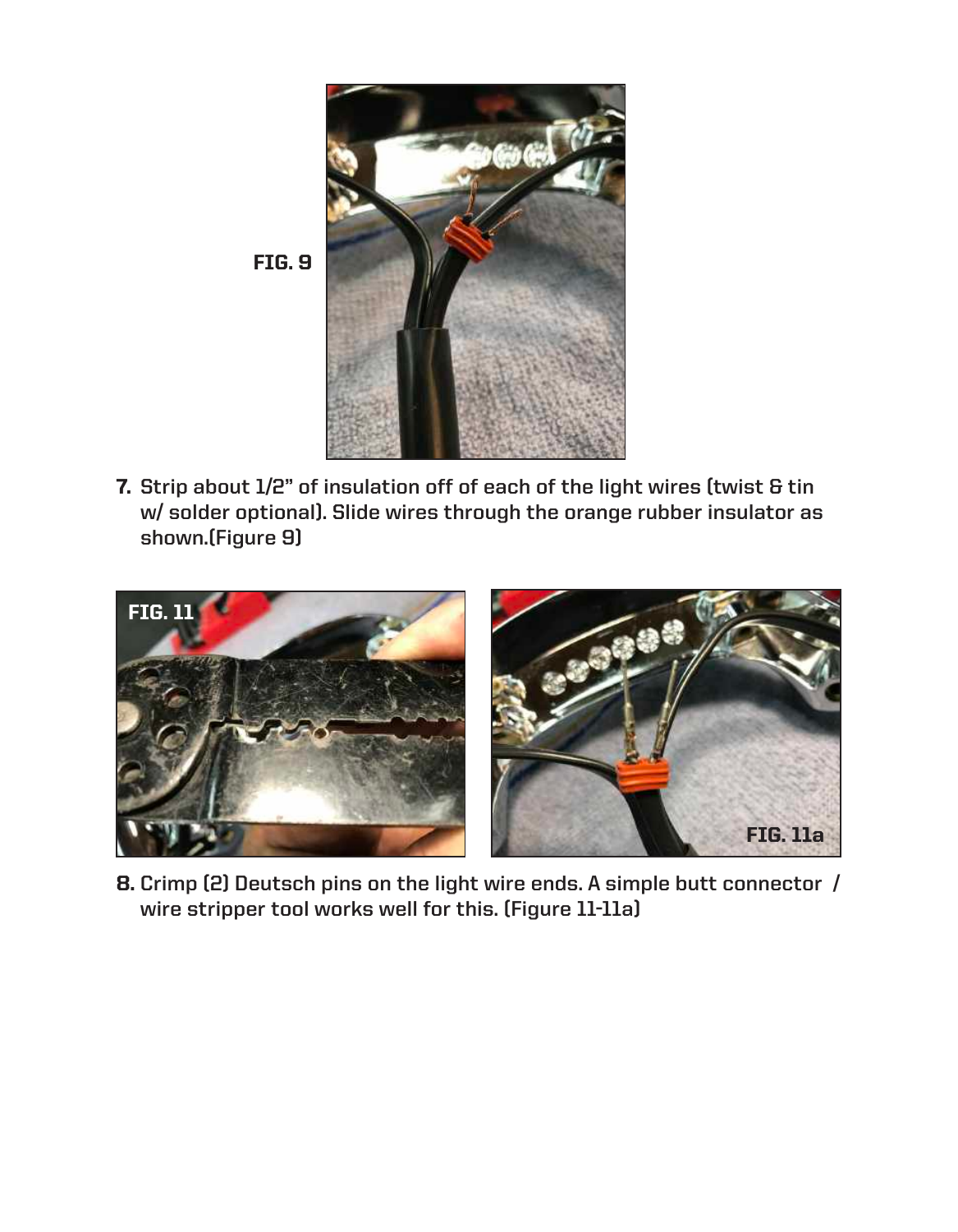**Trim about 6" of the plastic**  9. **sheath away that covers the light wires and wrap a zip tie around where your cut end, to keep it from spreading.** 

**This will allow you access to the license light wires from the inside of the fender later when we attach the female Deutsch connector. (Figure 12)**





**Push right & left taillight wires into the slots created by removing the**  10. **license plate holder. Re-use the two black torx screws to secure the wires into the slots. (Figure 13)**



**TIP: Push the wires firmly into the slots to prevent the screws from crimping the wires.**

**Some torque will be required to bottom the screws out beyond their intended depth.**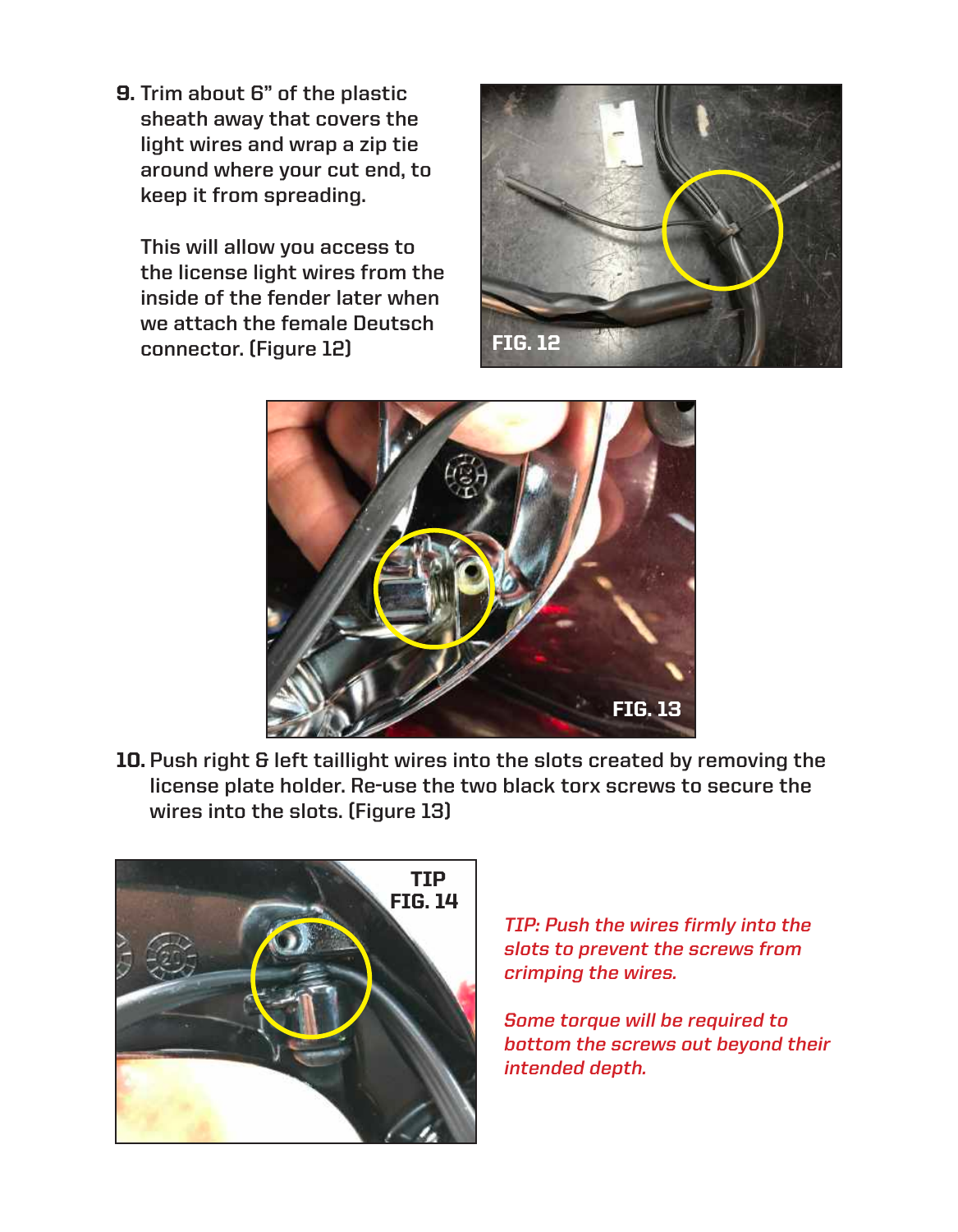

**Now it's time to drill a new oval hole that will be hidden from view after**  11. **reassembly. Using a flexible ruler, measure from inner edge of each light bar mount hole. It should be 5.75" (53/4) across. (Figure 15)**

**For easier install, print and use the template on page 15. Then double-check your work with the following instructions before drilling.**

**Center the ruler in the light bar holes and mark center at 2.875" (27/8) From that center mark, measure down 1.375" (13/8) and mark. This will be the center of the 1.5" x .500" oval hole you'll cut. From the oval center, measure left & right .750 and mark. These will be your center punch points to drill (2) .500" holes...**



**TIPS: Protect your drilling area with masking tape to prevent accidental paint damage**

**Always center punch BEFORE you drill on paint / Always drill a small pilot hole BEFORE you drill a larger hole** 

**Invest in a Uni Bit which will drill a "clean" hole and won't tear the light gauge H-D fender metal.**

**Drill the two .500" holes. Then cut the "bridge" between the two holes to create an oval. Remove any sharp edges with a file or emery cloth. (Figure 16)**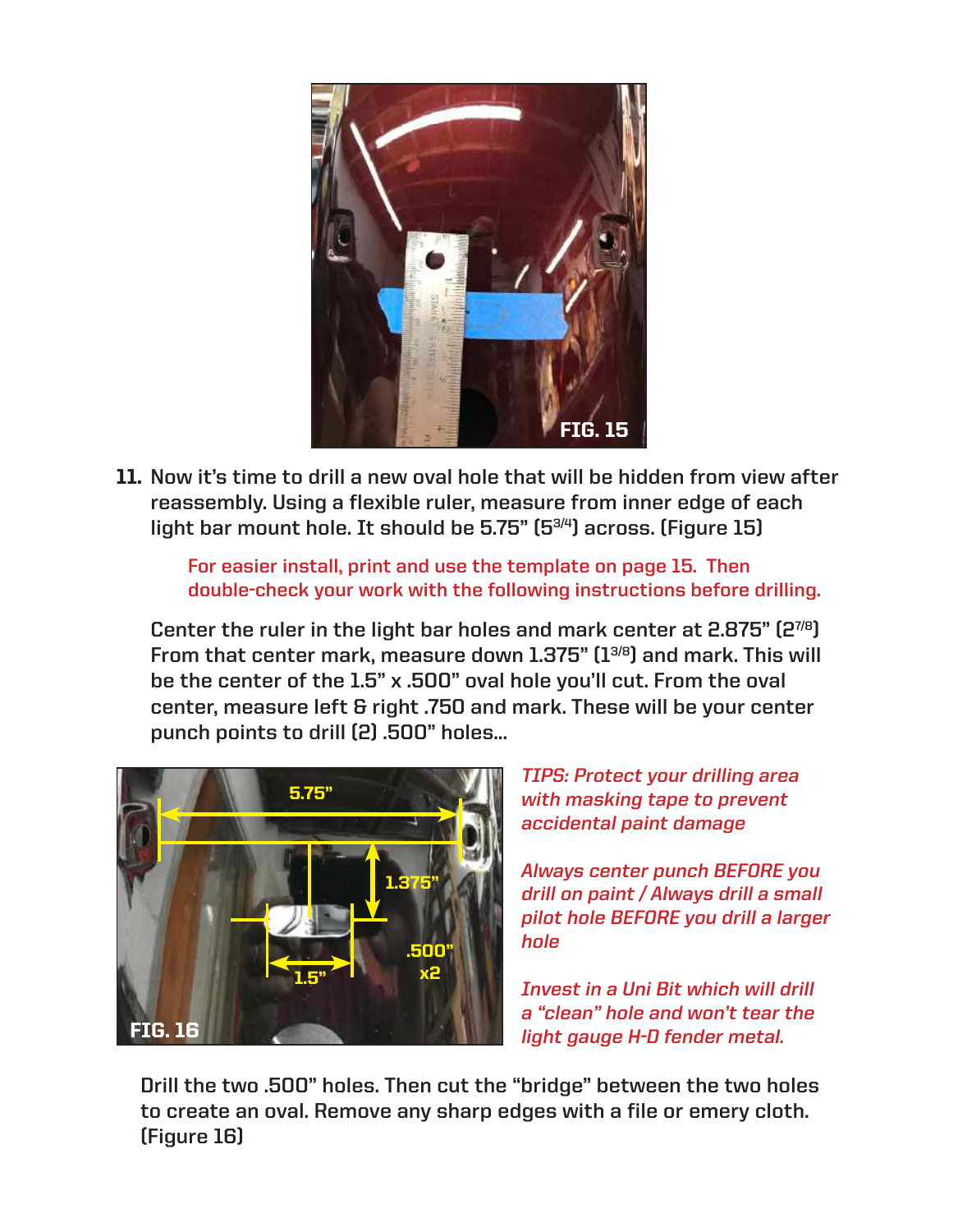

**Now that your oval hole is complete, locate the grommet (provided).**  12. **Remove the P-clamp and top hat grommet from the light bar wire.** 

**Work the cut grommet over the light bar harness and install the harness through your oval hole. Squeeze the grommet into the oval hole seating it in place. Attach the light bar to the fender using retained flare bolts. Center the light bar, level & tighten.**



**Now that the light bar has been decluttered and its wires discreetly**  13. **relocated, it's time to install the Stealth III License Plate Frame!** 

**Locate the plate holder back pad (included) and center it under the light bar with the top of pad covering about half of the large hole in the fender and the bottom hole in pad covering about half the plastic bolt cover that's glued to the fender.** 

**Making sure you're happy with placement and the pad is centered and level, peel the backing and stick pad to the fender. This will serve as a template to drill the two needed mounting holes. (Figure 18)**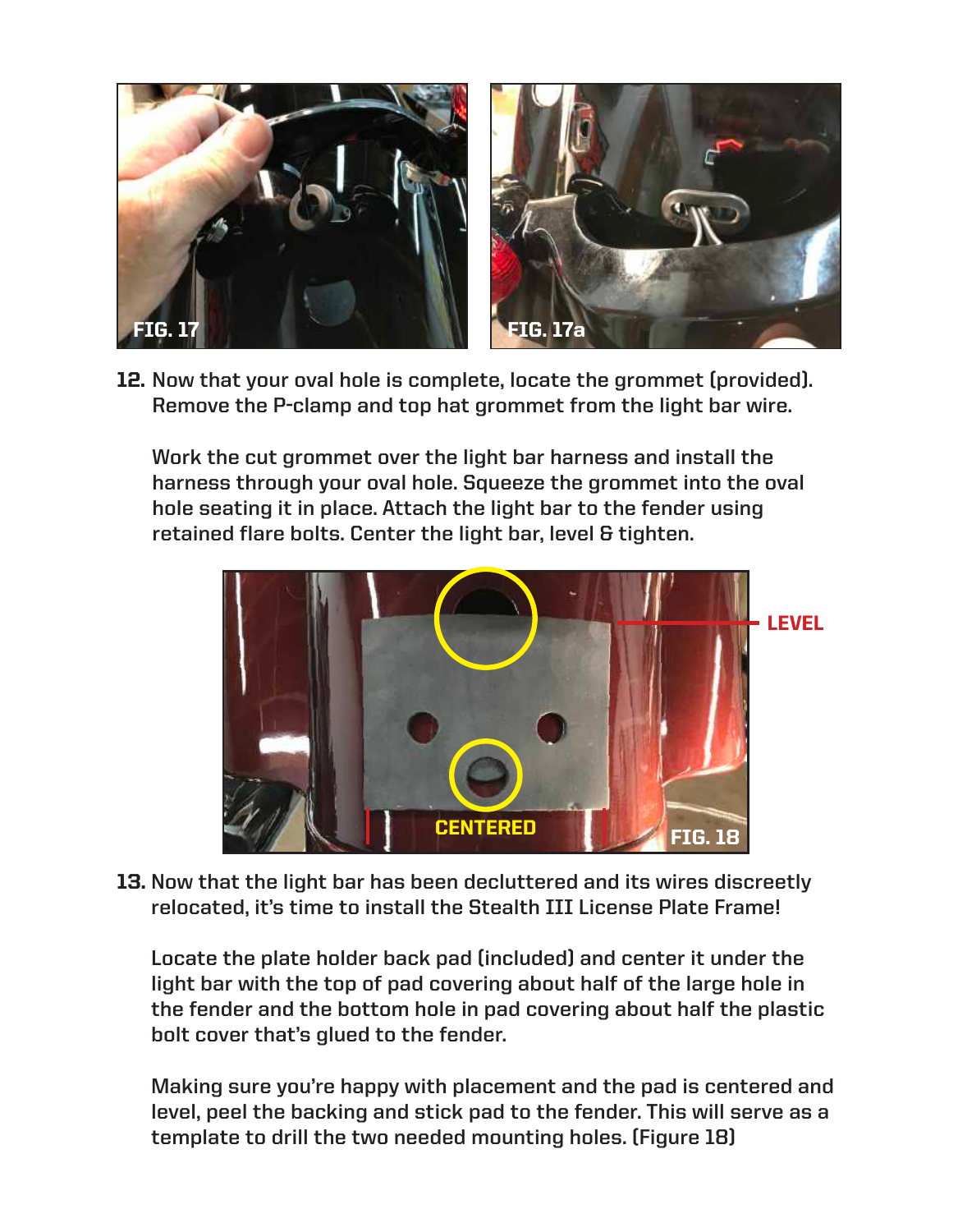

**Mark the center of the (2)**  14. **upper holes in the pad. Center punch the two holes and drill a small pilot hole through the fender and the fender support bracket which resides inside the fender. (Figure 19-20)**

**Next, drill the two small holes out to .250" (1/4"). Slide the plate frame wires through the half-exposed wire hole and fit the Stealth III mounting bosses into the holes in the pad.** 

**You should get your first look at this point at just how trick your cleaned up rear end is going to look!**





**Looking good so far.**

**We've got a couple more steps before final install of the Stealth III License frame.**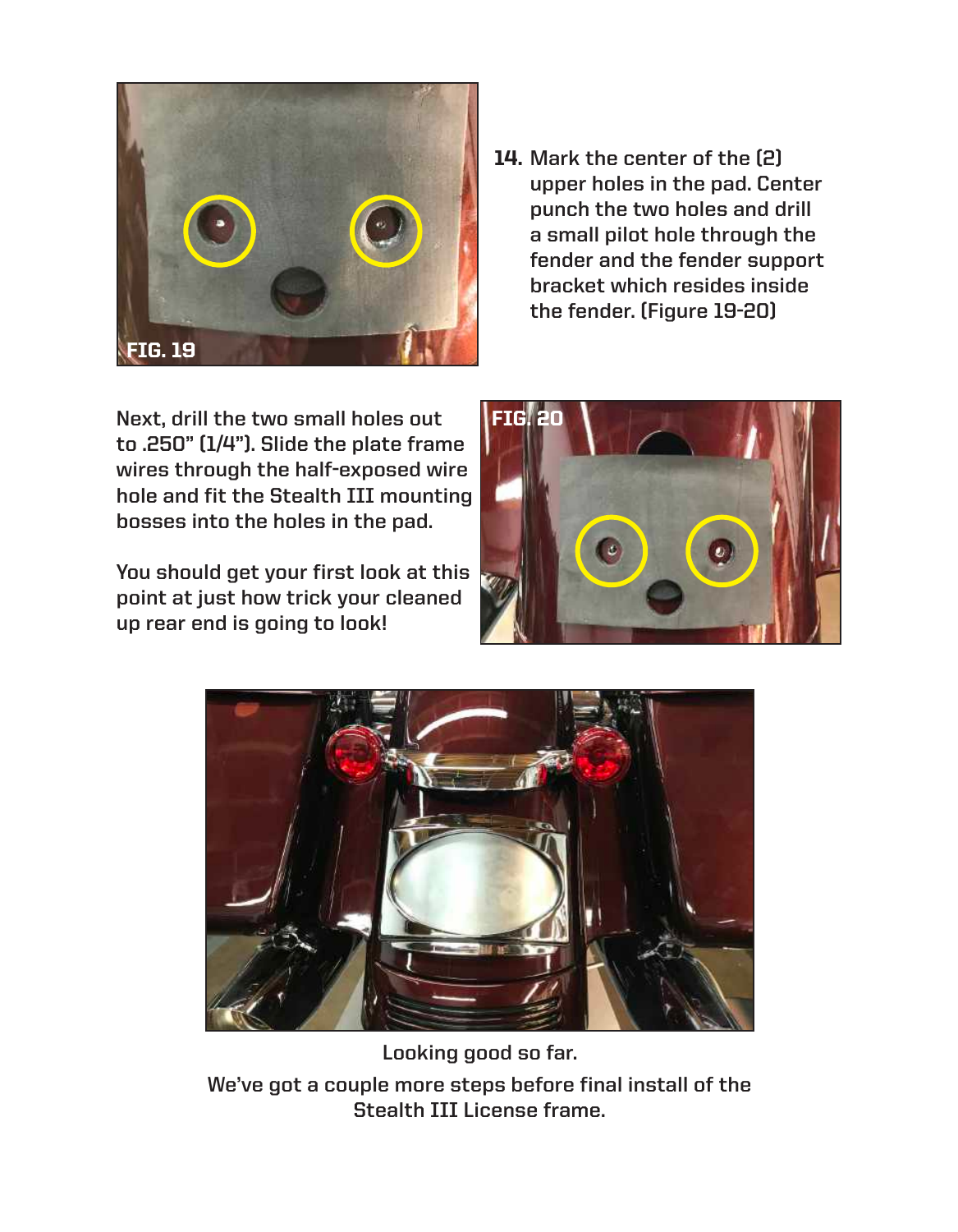**Turning your attention to the inside of**  15. **the fender, you can now reinstall the P-Clamp around the wire harness and secure in its original location.**

**You can also plug in the harness to its original location on the right side of the Tri-Bar box and snap on the protective cover. At this time you'll also check hole alignment using the (2) longest bolts provided. (Figure 21)**



**Note: Just getting the bolts started in the plate frame mount bosses with your fingers at this time is fine.**



**16.** Install the (2) Deutsch pins **(installed earlier) in the narrow side of the female Deutsch connector (provided) making sure the pins click into place and are seated.** 

**Pushing the orange rubber seal into place in the end of the connector makes this easier. Once the pins are seated, lock them in place by inserting the orange Deutsch lock tab into the female (receiving) end of the connector. (Figure 22)**

**TIP: Before locking Deutsch pins in place, check continuity by inserting pins into Stealth III male plug (attached to Stealth III) and turn the bike on to make sure LED's light. If no light, reverse pin location and try again.**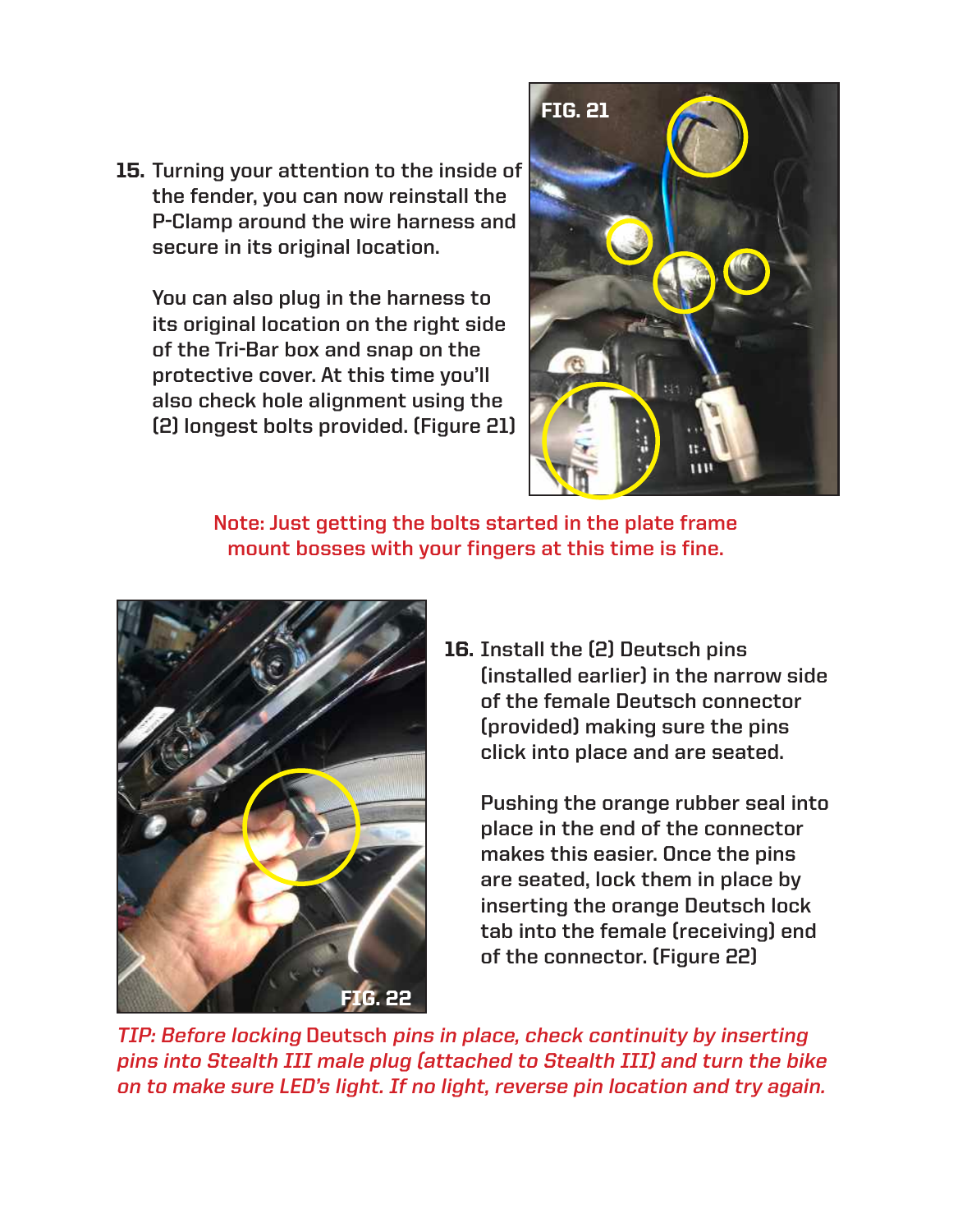

**At this time, remove the mocked up Stealth III Plate Holder. Remove**  17. **all the small phillips head screws from the back of the plate holder to allow front and back pieces to separate. (Figure 23-29)**

**You'll need to gently bend your license plate to follow the arch of the Stealth III Plate Holder. I use my thigh to accomplish this.**

**It is common to need to trim your plate edges slightly to allow it to seat in the recessed pocket in the license frame. A tin snip or good strong scissor makes easy work out of this.**



**NOTE: I prefer to install the Stealth III with the hidden LED strip pointing upwards from the bottom. Top or bottom is a matter of personal preference.** 

**The light is more visible when the LED is on top. I prefer it hidden...it's your call.**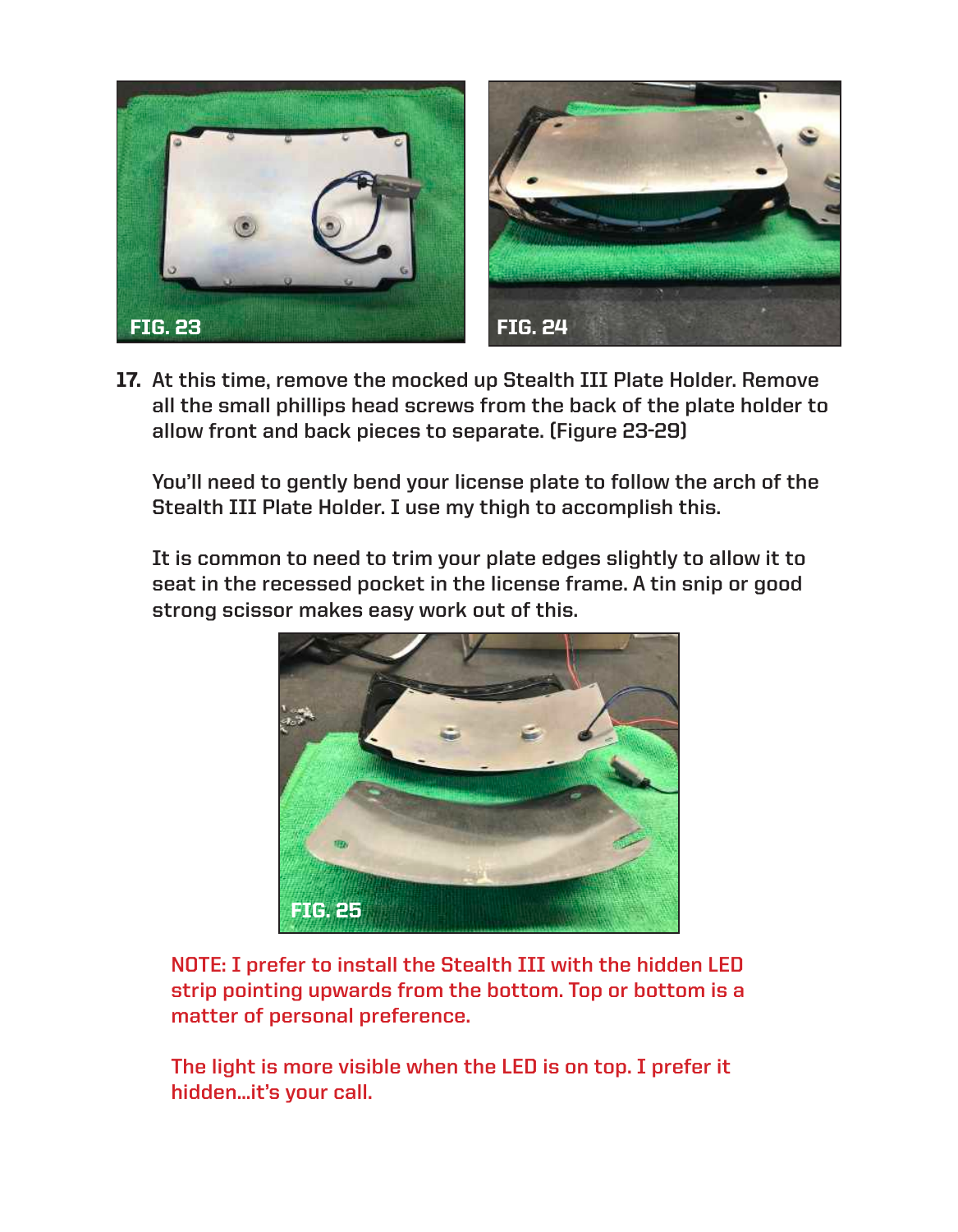**Once you've decided, you'll need to trim a notch in the plate to clearance the light wires. After you've completed these steps, reassemble the Stealth III License Plate Holder using all the phillips head screws removed.** 



**Tip: Plug the Stealth III Plate Holder into the female Deutsch connector one more time to double check light function / your connections. If all systems are go it's time for Step #18- The Final Install!**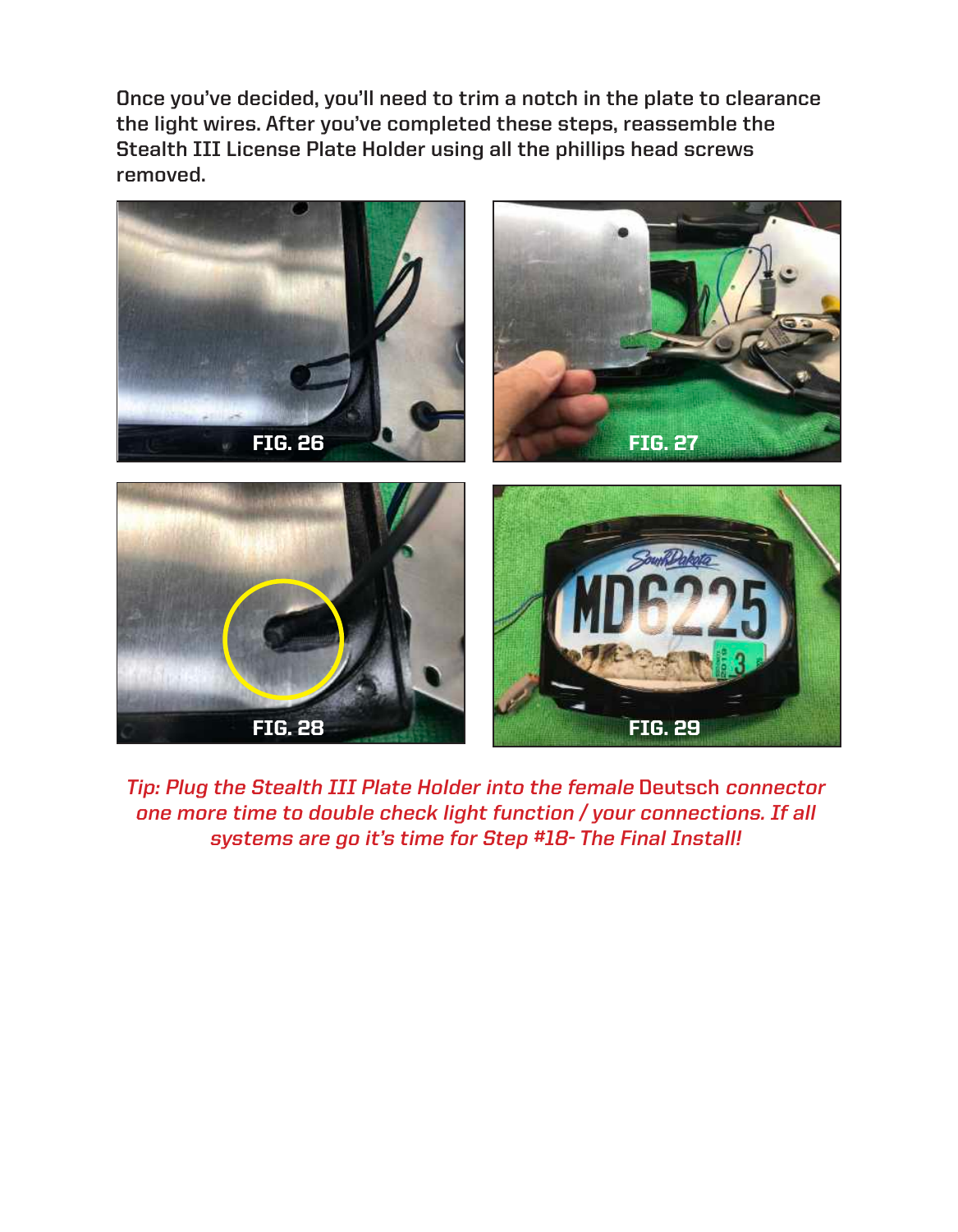**Now that your Stealth III License Holder is completely assembled and**  17. **tested, you can mount it to your fender. Using the (2) longest bolts provided and the (2) Flat washers and (2) lock washers, install the backing plate mount bosses into the two holes in the pad.** 



**Note: The license light wire should be guided through the upper large hole in fender between back plate and pad.**

**Tighten the Stealth III License Holder to your fender. Plug the male Deutsch connector from license frame into the female Deutsch connector you assembled previously. Double the extra wire up a time or two and secure it to the main light bar harness using the last zip tie (provided). This should conclude the installation process! Congratulations, you've successfully cleaned up your rear end! (Figure 30)**

**After reinstalling your lower shock bolts to factory specs and your right side slip-on muffler you should be ready to show off your super clean badass rear end to your friends! (Figure 31)**



FIG. 31

Thanks for choosing Paul Yaffe's Bagger Nation and we look forward to serving you again in the future!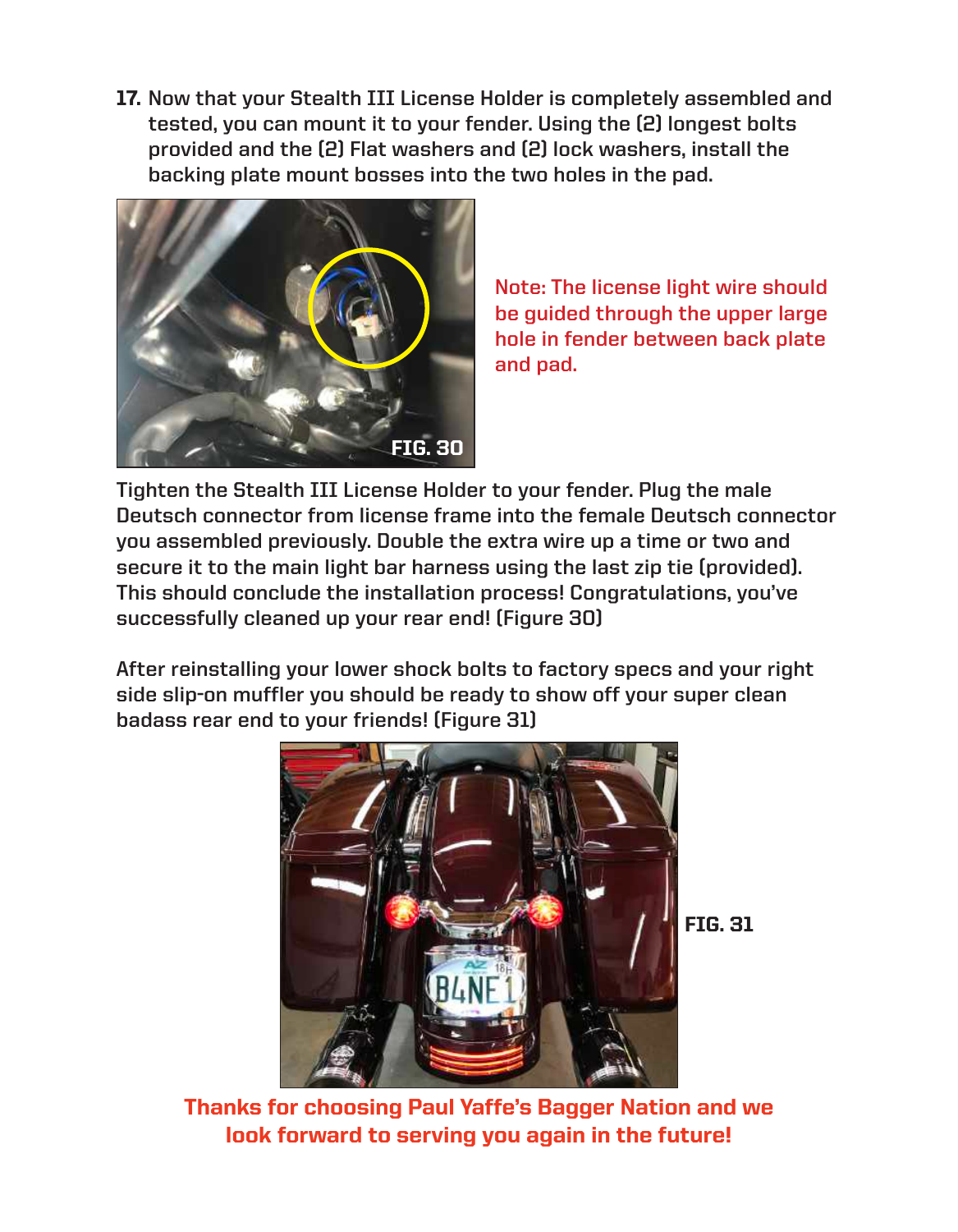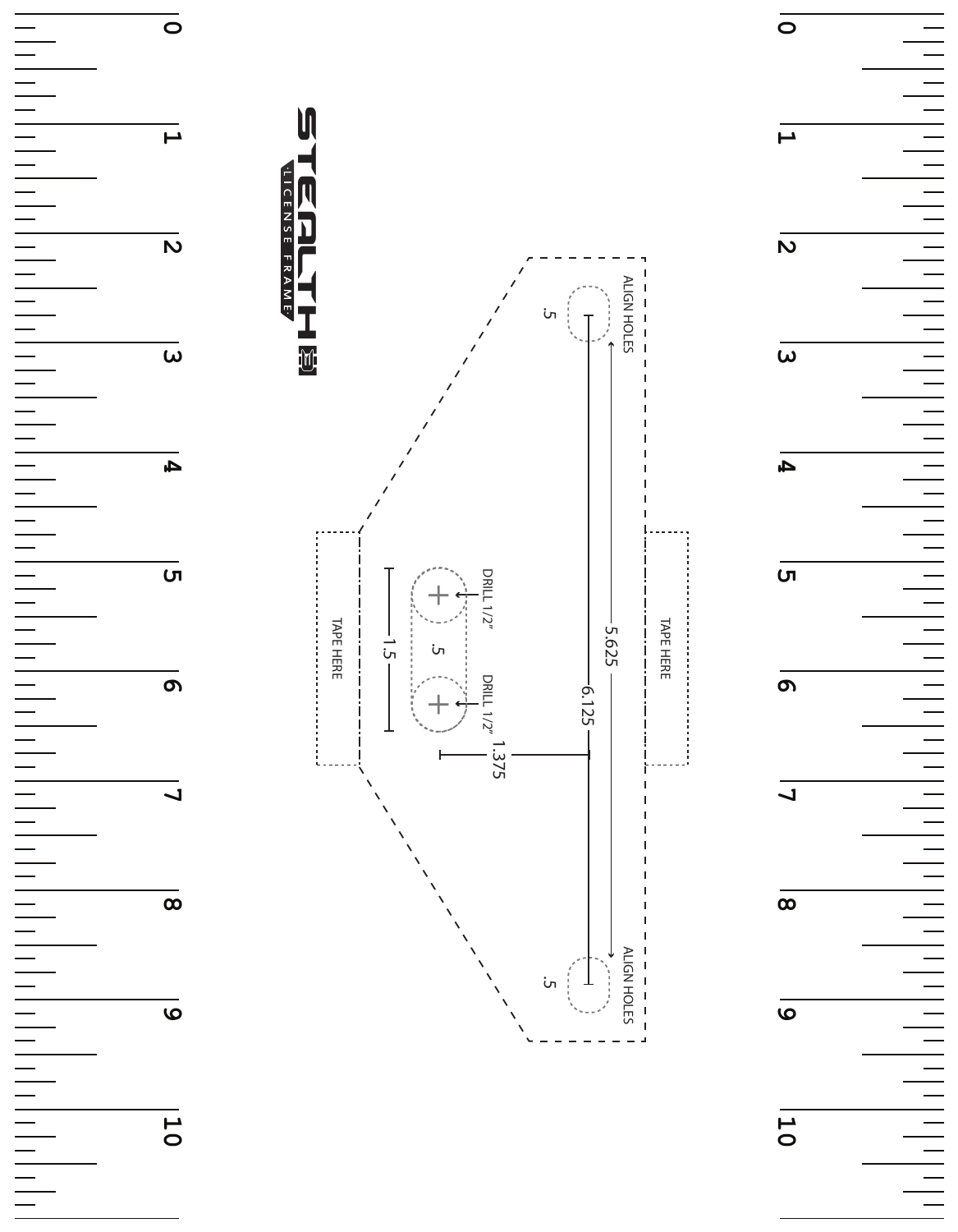

#### STRAME  $\cdot$  l П